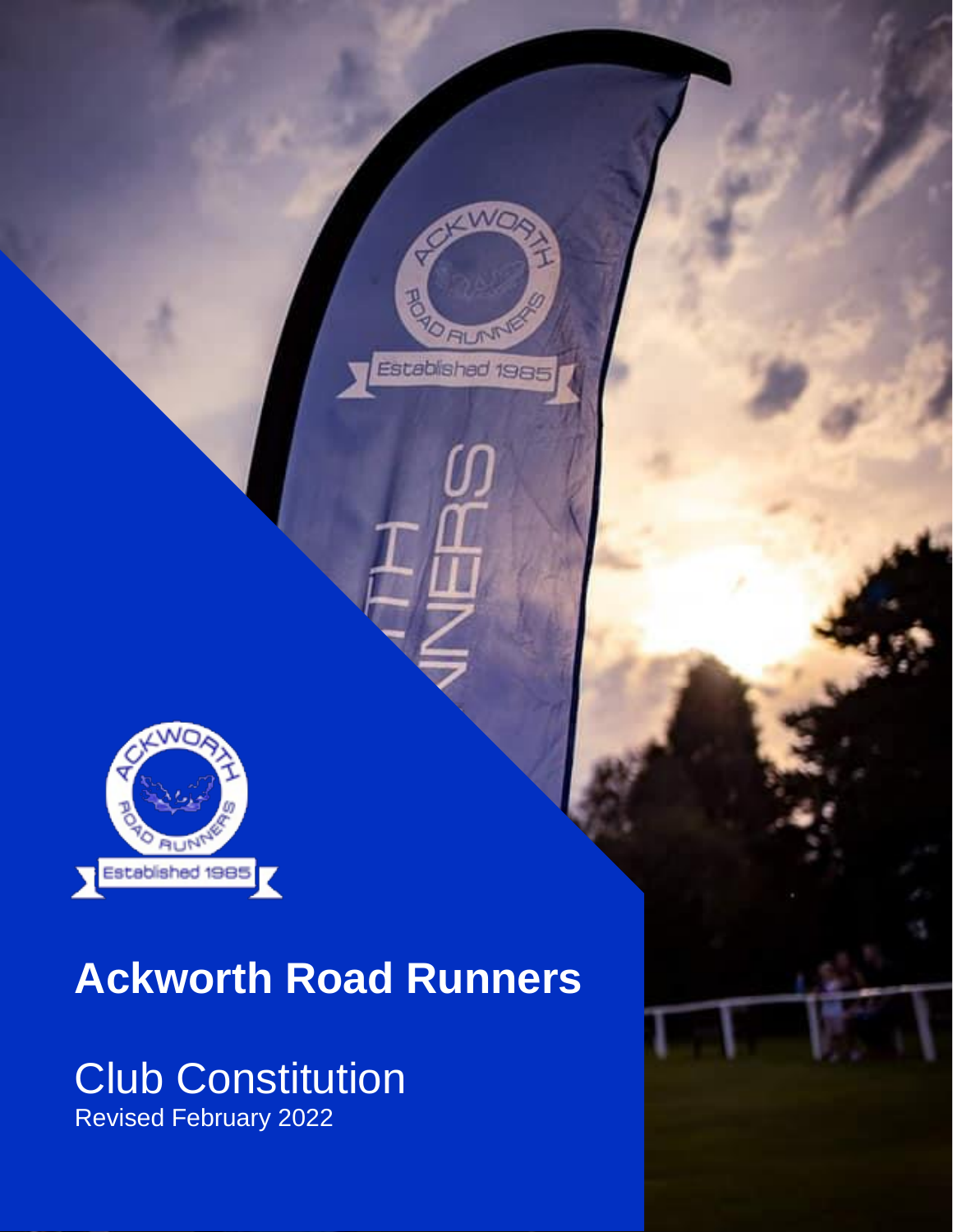Ratified at the Annual General Meeting held on Wednesday 23rd February 2022.

| Chris Taylor         | Chairman  |  |
|----------------------|-----------|--|
| <b>Stewart Haigh</b> | Treasurer |  |
| <b>Stephen Berry</b> | Secretary |  |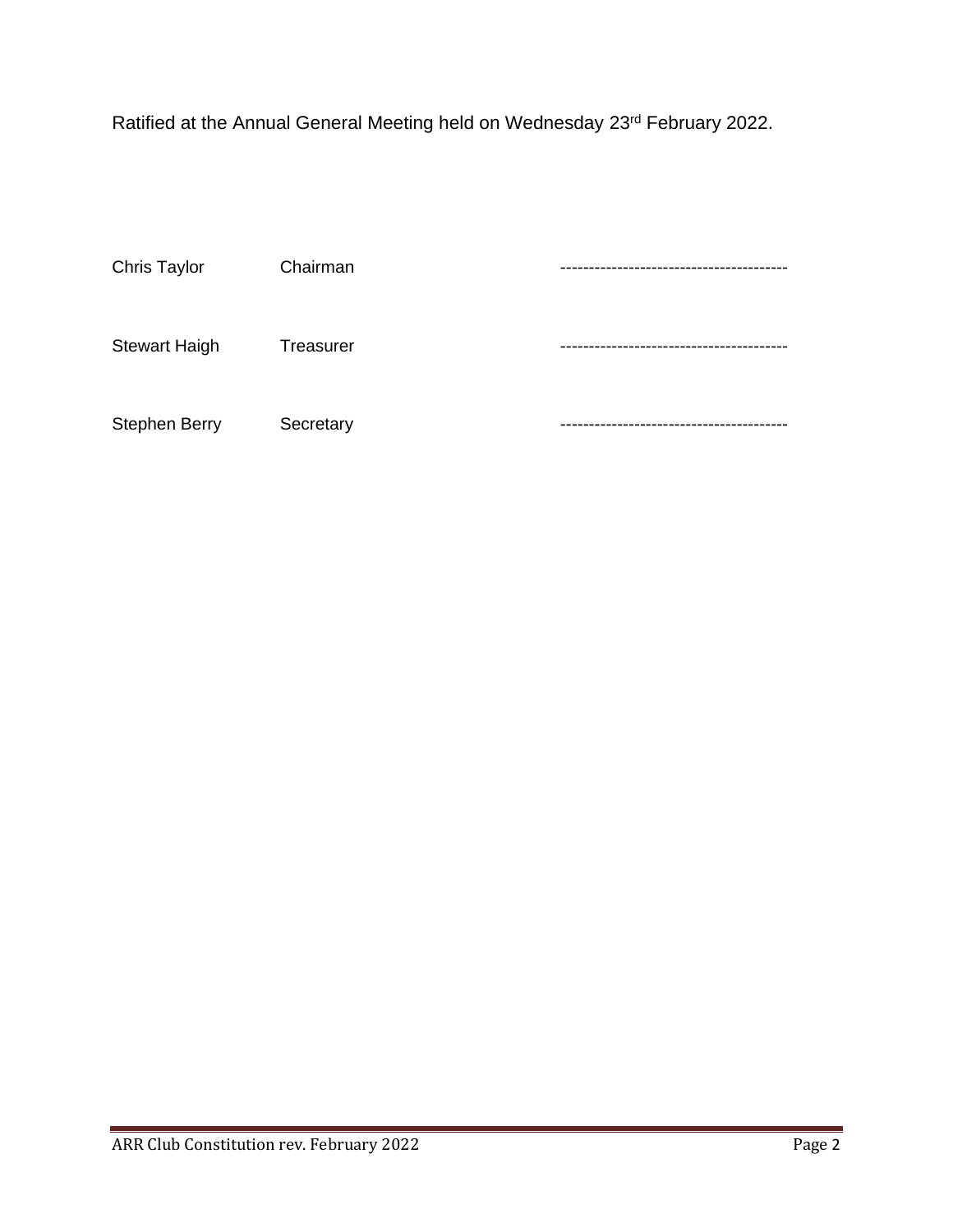

### **Ackworth Road Runners Constitution**

*reviewed and amended February 2022*

#### **1 Title**

The title of the club shall be Ackworth Road Runners. The Junior Section shall be known as Ackworth Road Runners Juniors.

#### **2 Objectives**

The main objectives of the club are:

- To provide facilities for and to promote participation in the amateur sport of Athletics in Ackworth and the surrounding area
- To provide coaching for members and to organise competitions
- To organise teams to represent the club in Championships and Leagues and in such other competitions as the Management Committee shall decide.

Junior Section:

- To offer coaching and competitive opportunities in running, jumping and throwing
- To promote the club within the local community
- To ensure a duty of care to all members of the club
- To provide all its services in a way that is fair to everyone

The club shall cater for:

- Track and Field Athletics
- Cross Country Running
- Road running and road relay running
- Fell Running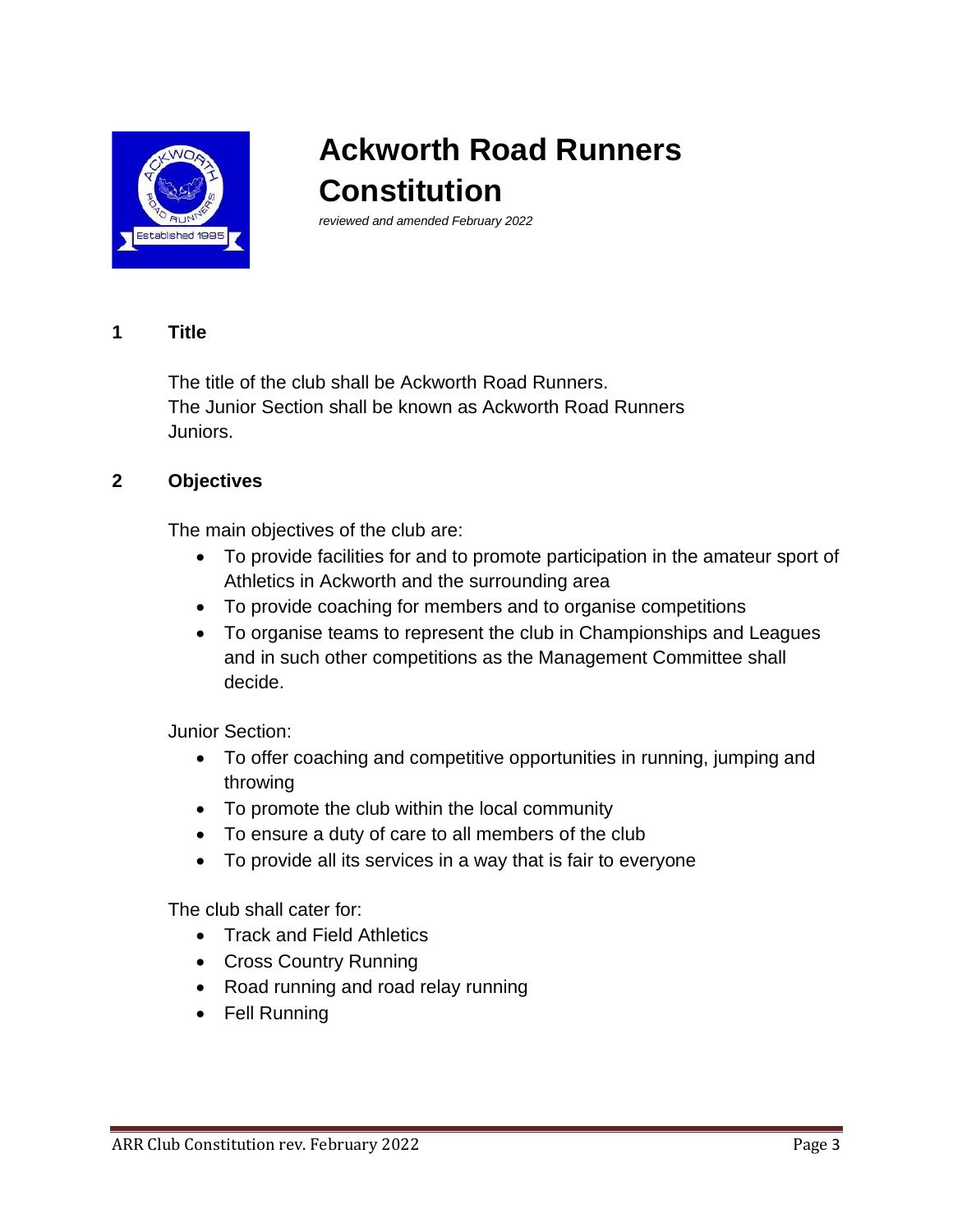#### **3 Membership**

- Membership shall be open to persons who are amateurs as defined by UK Athletics regardless of sex, age, disability, ethnicity, nationality, sexual orientation, religion or other beliefs, except as a necessary consequence of the requirements of amateur athletics.
- The club may have different classes of membership and subscription on a nondiscriminatory and fair basis. The club will keep subscriptions at levels that will not pose a significant obstacle to people participating.
- The club committee may refuse membership, or remove it, only for good cause such as conduct or character likely to bring the club or sport into disrepute. Appeal against refusal or removal may be made to the members.
- There shall be a minimum age of entry of 15 years for senior members.
- Children aged 4 to 14 years may join the Junior Section.
- Each applicant for membership must complete the official application form and must be proposed, seconded and elected or otherwise at a properly convened meeting of the Committee.
- Concessionary membership shall be granted to all members who have both reached the age of 60 years and been paid up members for a minimum of 10 consecutive years.
- Junior members are allowed to put proposals to and attend but are not allowed to vote at Annual General Meetings.

#### **4 Management**

The management of the club shall be vested in a Management Committee which shall consist of President, Chairman, Honorary Treasurer, Honorary Secretary, who shall be officers of the club, together with a committee of at least 6 members which shall include the Captain and Vice-Captain of the Male section, the Captain and Vice-Captain of the Female section, the Welfare Officer and the representative of the Junior Section.

All of the foregoing shall be elected the Annual General Meeting and remain in office until the Annual General Meeting of the following year. The Committee shall have the power to fill vacancies as and when they arise. The Committee shall also have the power to co-opt members for particular projects, but co-opted members shall not have a Committee vote.

All surplus income or profits are to be reinvested in the club. No surpluses or assets will be distributed to members or third parties.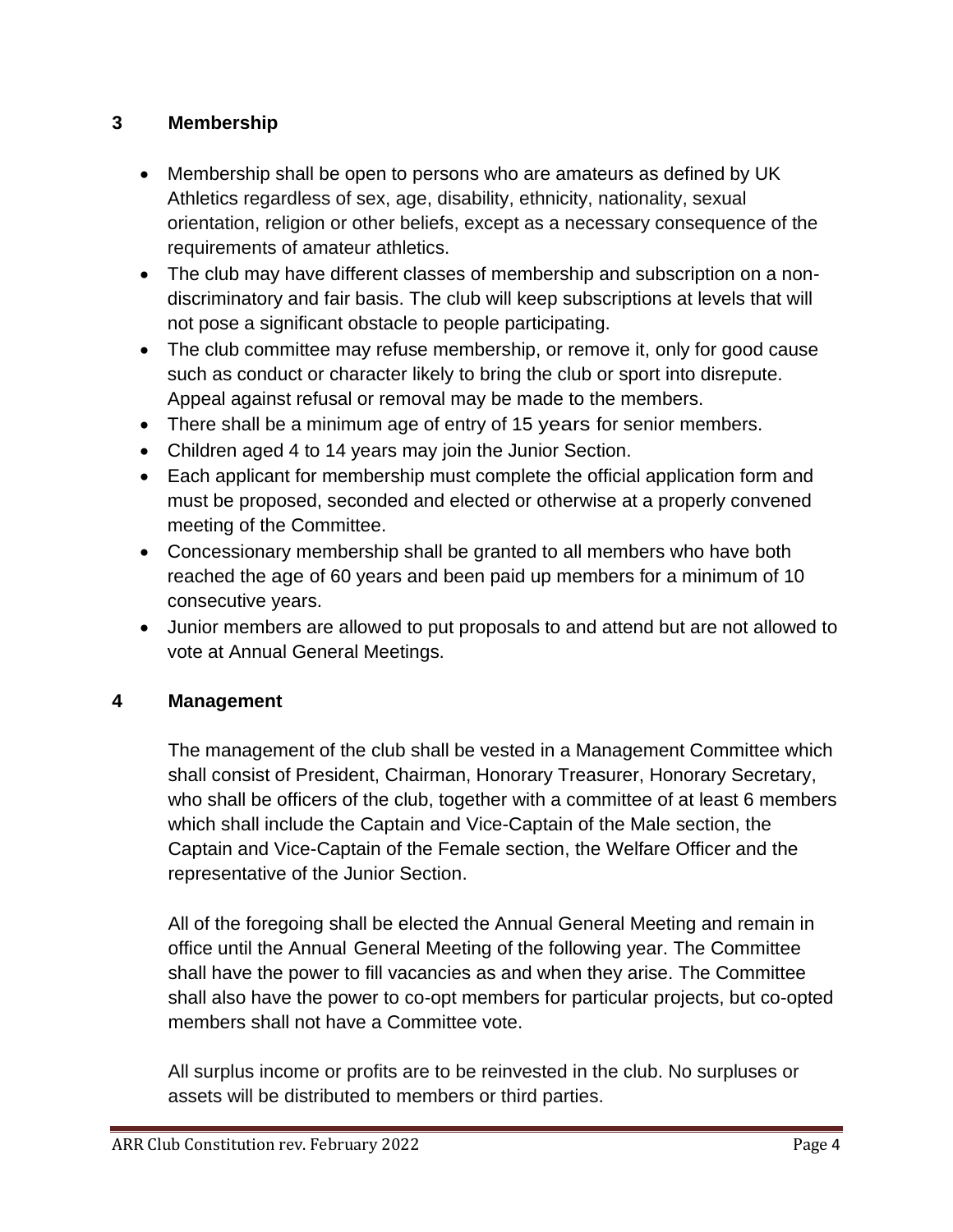#### **Junior Section:**

The affairs of the Junior Section shall be conducted by a Committee which shall consist of the Chair, Treasurer, Secretary*,* coaches, run leaders and Child Safety Officer*,* who shall be elected at the Junior Section Annual General Meeting.

If required, the committee shall elect a Vice Chair from among its members. The term of office shall be for one year, and members shall be eligible for re-election. If the post of any officer or ordinary committee member should fall vacant after such an election, the Committee shall have the power to fill the vacancy until the succeeding Annual General Meeting.

The Junior Section shall maintain a separate independent financial structure.

#### **5 Annual General Meetings**

The Annual General Meeting of the club shall be held in the month of February for the purposes of:

- a) Receiving the Annual General Report of the Committee.
- b) Receiving the Treasurer's statement of the Club's income and expenditure for the latest financial year.
- c) Electing the Officers and Committee for the forthcoming year.
- d) Electing the Independent Examiner of Accounts.
- e) Considering any amendments to the Constitution Rules of which notice has been given to all the members. Any proposed changes to a Constitution Rule by a member must be received by the Chairman or Honorary Secretary at least 21 days prior to the date of the Annual General Meeting in order that all members shall have sufficient notice of the proposal.

At least 14 days notice shall be given to the members of the date, venue and agenda items for the Annual General Meeting. Each fully paid up member present at the meeting shall have one vote.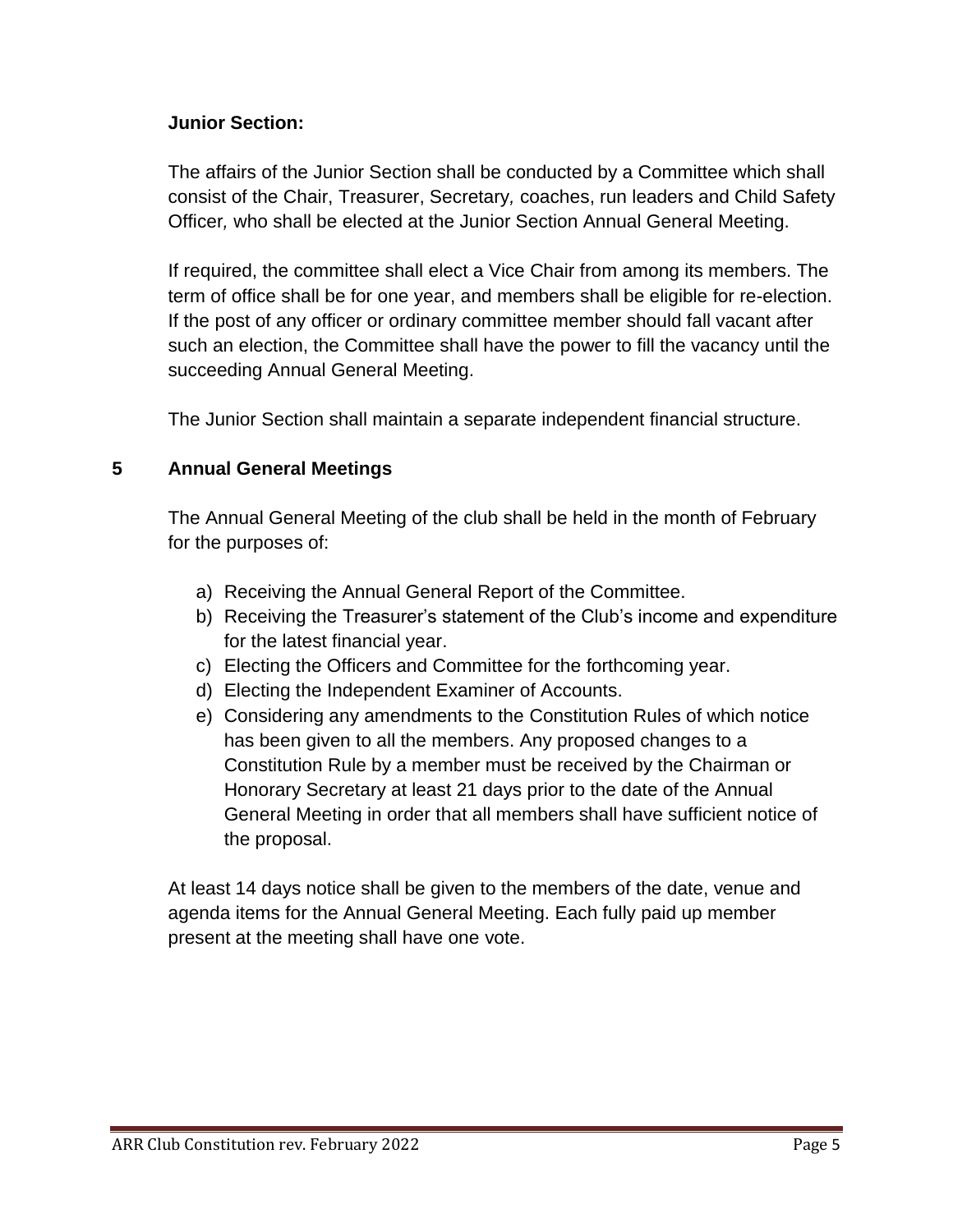#### **Junior Section:**

The Section shall hold an Annual General Meeting (AGM) in the month of May for the purposes of:

- a) Approving the minutes of the previous year's AGM.
- b) Receiving reports from the Chairman and Secretary.
- c) Receiving a report from the Treasurer and approve the Annual Accounts.
- d) Receiving a report from those responsible for certifying the Section's accounts.
- e) Electing the officers on the committee.
- f) Agreeing the membership fees for the following year.
- g) Dealing with other relevant business.

Notice of the AGM will be given by the section secretary with at least 14 days notice to be given to all members. Nominations for officers of the committee will be sent to the secretary prior to the AGM. Proposed changes to the constitution shall be sent to the secretary prior to the AGM, who shall circulate them at least 7 days before an AGM. All members have the right to vote at the AGM. The Chair of the Section shall hold a deliberative as well as a casting vote at general and committee meetings.

#### **6 Affiliations**

The club shall seek to be affiliated to England Athletics and to such other amateur athletic bodies as the Management Committee considers appropriate in order to carry out the objectives of the club.

#### **7 Subscriptions**

Current and subsequent subscription rates are shown in Appendix A.

#### **8 Non-payment of Subscriptions**

The Committee shall have the power to expel any member whose subscription is not paid by 31st March of the subscription year and their name will automatically be removed from the membership list.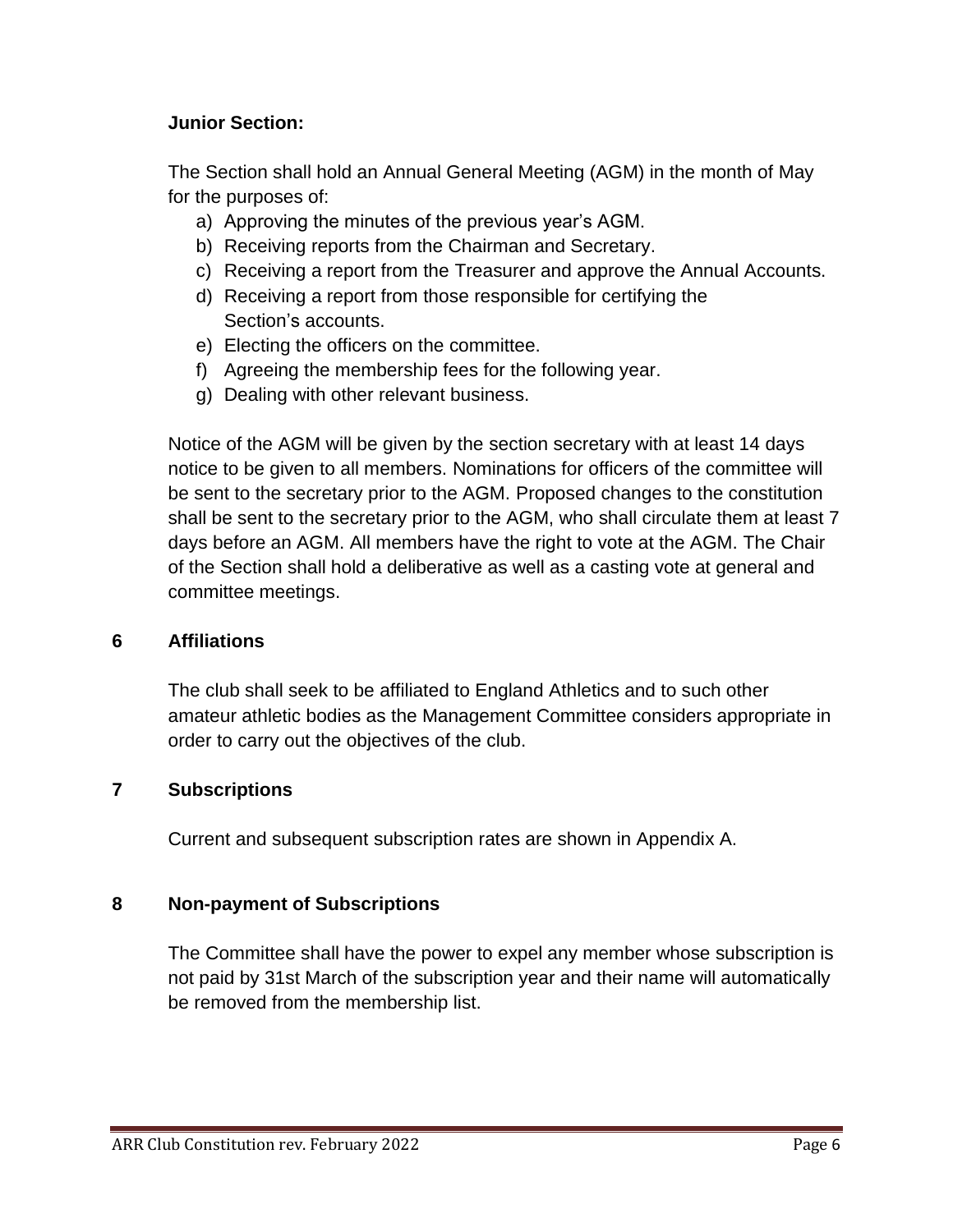#### **9 Resignations**

Any member wishing to resign must do so in writing or email to the Chairman or Honorary Secretary. The resignation shall be considered by the Committee within one calendar month of receipt and will be held effective from the date of tendering.

Resignations will not be accepted if the member is financially indebted to the club i.e. has not paid his or her subscription for the current year and acceptance will be withheld until the debt has been discharged.

#### **10 Extraordinary General Meeting**

An Extraordinary General Meeting shall be called by the Honorary Secretary or Chairman within one month of a requisition signed by at least 20 (twenty) members stating the purpose of the meeting. At least 14 days notice shall be given to all fully paid up members of the date, venue and purpose of the Extraordinary General meeting. No other business shall be conducted at such a meeting.

#### **Junior Section:**

An Extraordinary General Meeting (EGM) shall be called by an application in writing or email to the Secretary supported by at least 10% of the members of the Club. The committee shall also have the power to call an EGM by decision of a simple majority of the committee members.

#### **11 Constitutional Amendments**

No Constitutional Rule may be altered, added to, or deleted except at an Annual General Meeting or at an Extraordinary General Meeting called for that purpose and only then by a two-thirds majority of those present and voting.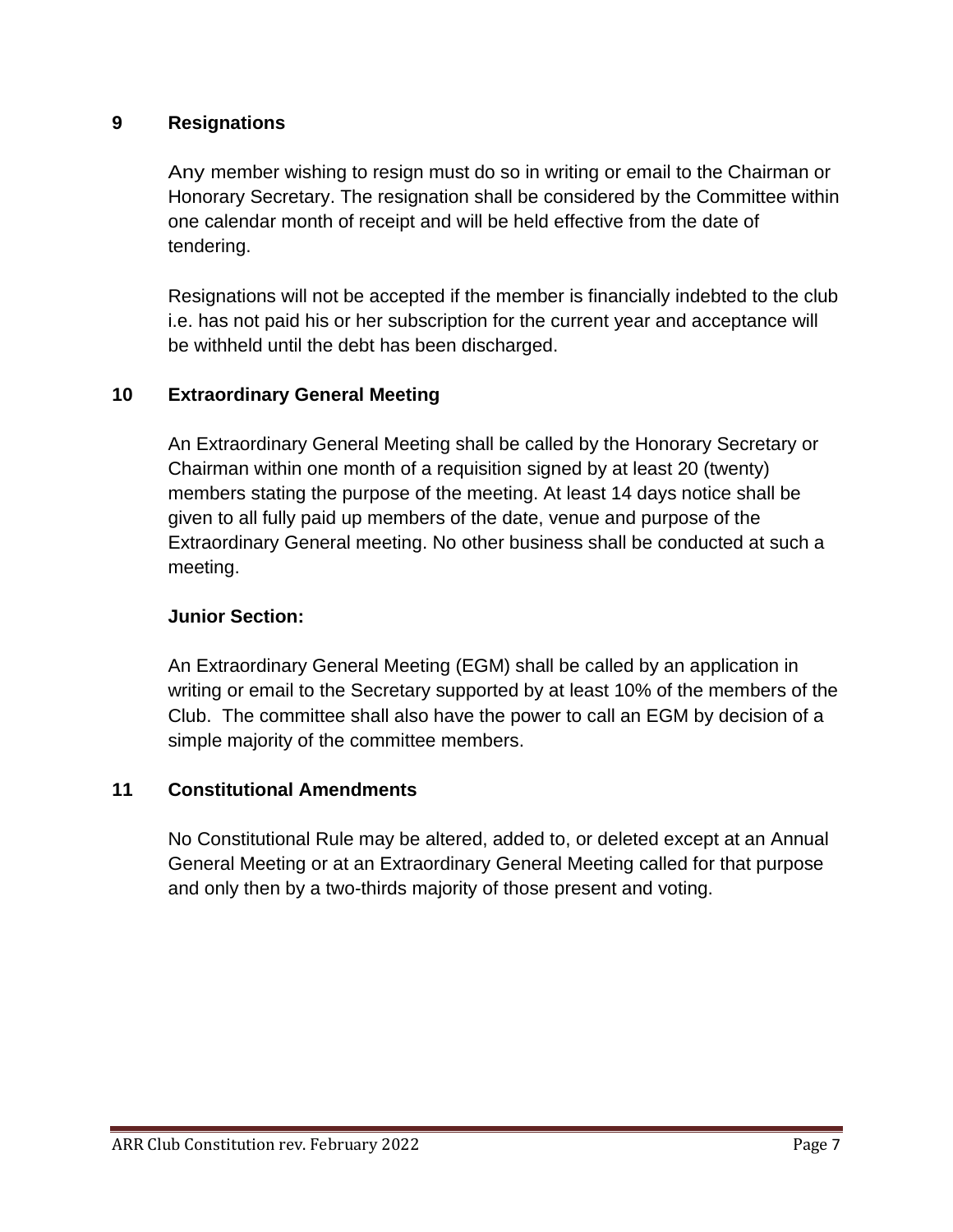#### **12 Disciplinary Procedures**

- a) If it shall appear to the club Committee that any irregularity or breach of its Constitution or any other matter of concern to it may have occurred, it shall at its discretion appoint an individual (who may or may not be a Club Member) or a Committee to investigate, with such terms of reference as the club Committee sees fit.
- b) If it shall appear to the club Committee that there is evidence that any person is in breach of its Constitution, or if it shall appear to the club Committee that the continued membership of the club by any person is detrimental to the club, the Honorary Secretary shall write to the person concerned, setting out the alleged breach and invite the person in question to comment in writing by a specified date which, unless the club Committee otherwise directs, shall not be less than 14 days after the date the letter was sent.
- c) The club Committee shall consider the response (if any) at its next convenient meeting and if it is not satisfied that the Constitution has been observed or that continued membership of the club by the person in question is not in the best interests of the club it shall refer the matter to the Disciplinary Committee appointed by it, which shall consist of not less than three nor more than 5 people, none of whom shall! be directly interested in the matter otherwise as members of the club. The Disciplinary Committee shall make further enquiries as it sees fit and shall afford to the person against whom the allegation has been made a reasonable opportunity to appear before it and state his/her case and answer the allegations brought against him/her and the Committee shall hear such witnesses as he/she reasonably produces and shall allow the person against whom the allegations have been made the right to be accompanied and/or represented by a friend. It shall make such procedural provisions as shall be necessary for the just and efficient disposal of the case remitted to it.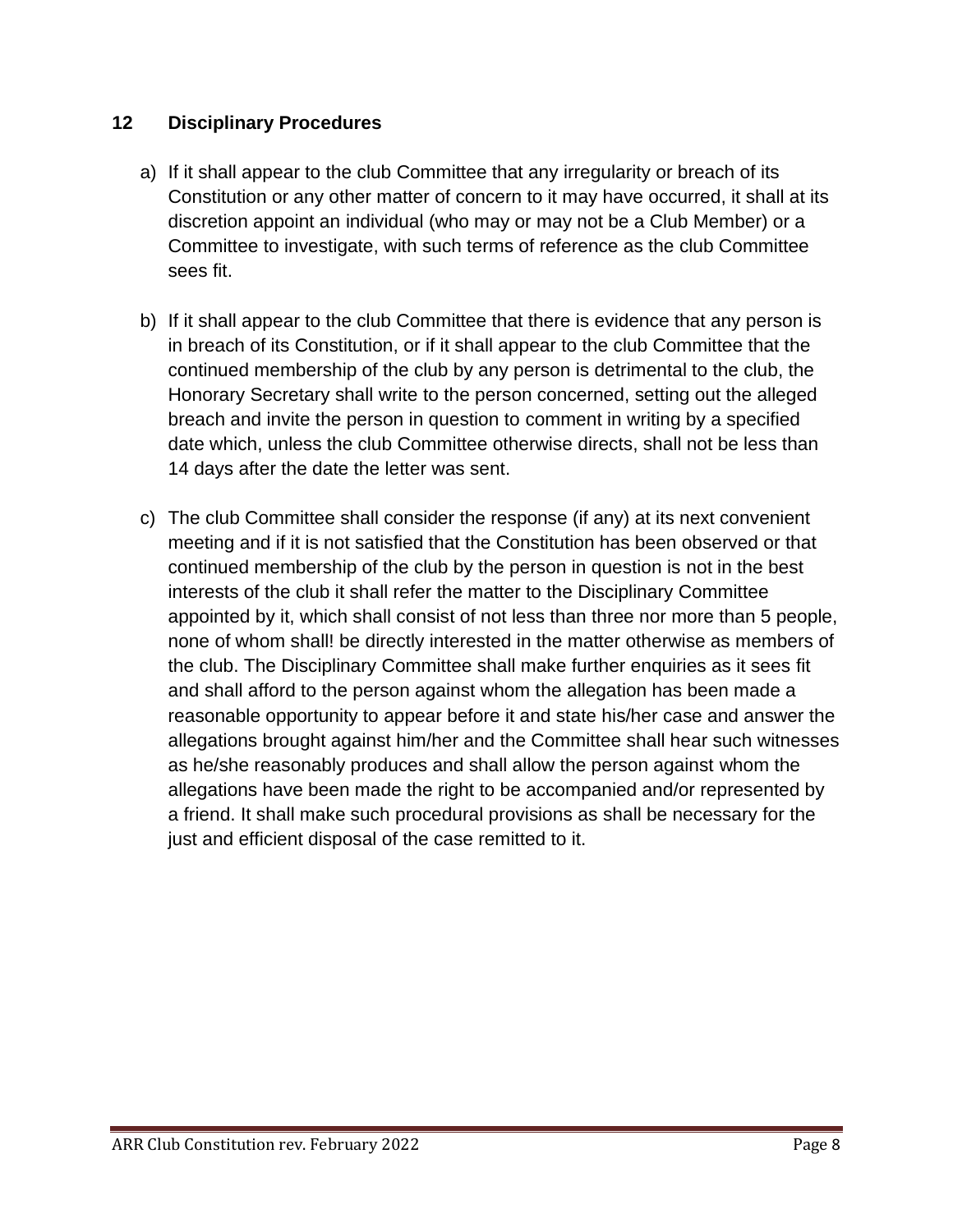If it is satisfied that a breach of the Constitution has occurred, the Disciplinary Committee may recommend to the club Committee one or more of the following penalties:

- i. Resolve to note the offence but take no further action
- ii. Warn the person concerned as to his/her future conduct and thereafter take no further action.
- iii. Suspend or disqualify the person from athletic competition, coaching and or administration for a period fixed or indefinite.
- iv. Recommend to England Athletics that the person concerned shall be disqualified from any involvement in athletics for any period, fixed or indefinite.
- v. Such other penalty as the Disciplinary Committee in the circumstances of the case shall consider appropriate.
- d) The Disciplinary Committee shall report its recommendations to the club Committee in writing within seven working days and the club Committee shall determine its decision as soon as practical thereafter.
- e) A term of suspension starts from the time it is pronounced by the club Committee unless otherwise stated and does not expire until the close of the day named in the decision.
- f) Every person suspended, expelled or disqualified, or otherwise dealt with shall be notified in writing by hand or by recorded delivery post within seven working days of the decision.
- g) The club Committee shall, as it sees fit, transfer as many of its duties under the provision of its Constitution to such Disciplinary Committee as from time to time it shall set up.

Any person suspended, expelled or disqualified by decision of the club Committee may appeal against such decision. The appeal must be made in writing to England Athletics within 14 days of notification with a copy to the club Secretary or Chairman.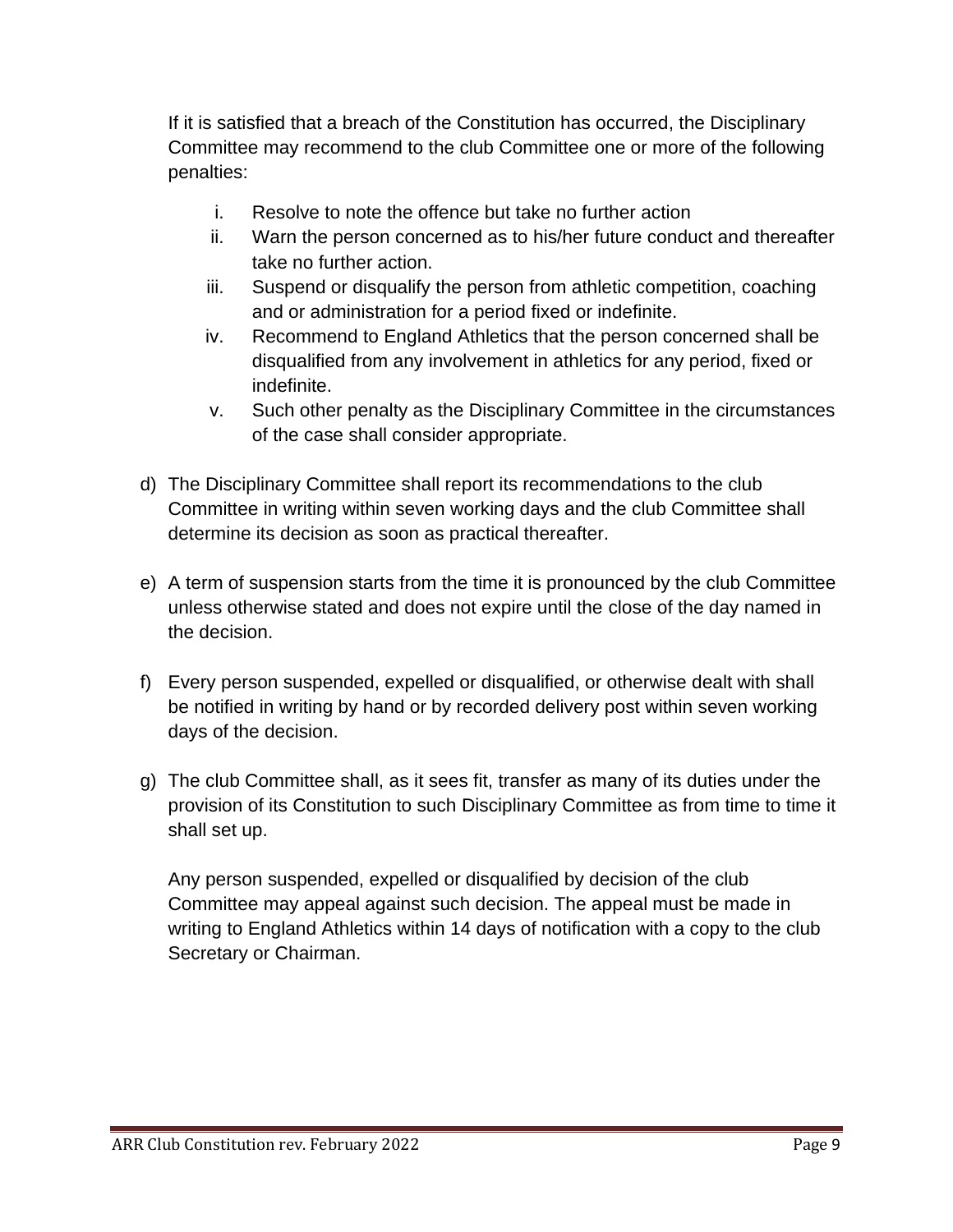#### **13 Club Dissolution**

- a) If at any General Meeting of the club, a resolution is passed calling for the dissolution of the club, the Secretary shall immediately convene a Special General Meeting of the club to be held not less than one month thereafter to discuss and vote on the resolution.
- b) If at that Special Meeting, the resolution is carried by not less than three quarters of the Full Voting Membership present at the meeting, the Committee shall thereupon, or at such date as shall have been specified in the resolution, proceed to realise the assets of the club and discharge all debts and liabilities of the club.
- c) The Committee shall then be responsible for the orderly winding up of the club's affairs.
- d) After settling all liabilities of the club, the Committee shall dispose of the net assets remaining to one of the following:
	- i. To another club with similar sports purposes which is a registered charity and/or
	- ii. To another club with similar sports purposes which is a registered Community Amateur Sports Club and/or
- iii. To the Sport's governing body for use by them for related community sports.
- iv. In the case of the Junior Section being dissolved, net assets shall be transferred to the parent club.